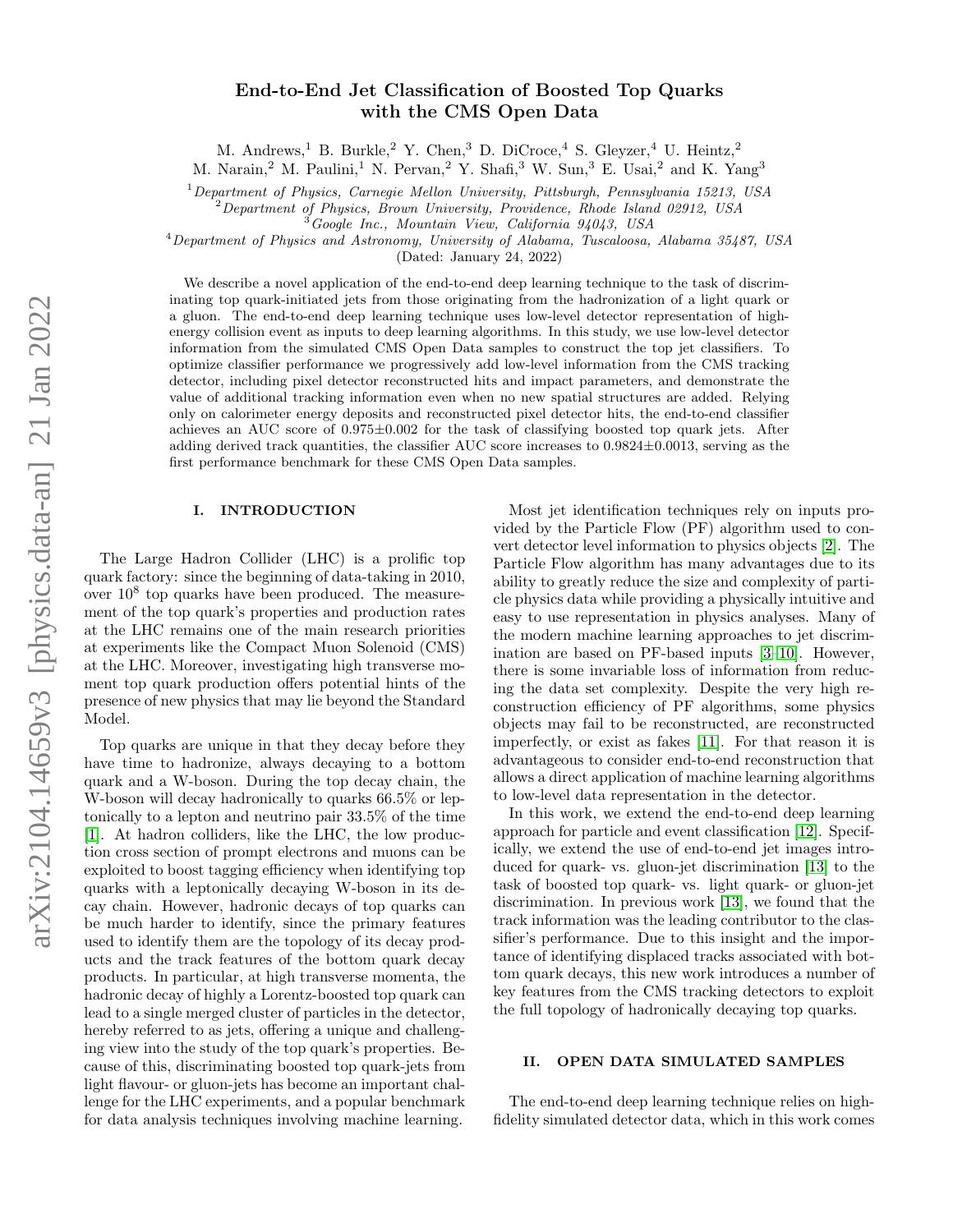from the simulated Monte Carlo in the CMS Open Data Portal [\[14,](#page-7-4) [15\]](#page-7-5). We use a sample of SM top-antitop  $(t\bar{t})$ pair production as a source of boosted top quarks, where the W boson from the top quark decay is required to decay to quarks [\[16\]](#page-7-6). Additionally, the reconstructed top quark transverse momentum  $(p_T)$  is required to be greater than 400 GeV. At this momentum, we expect that a large fraction of the W- and b-jets produced in the top quark decay chain will be suitably merged. The Monte Carlo sample was generated with Madgraph 2.6.6 [\[17\]](#page-7-7) and uses Pythia6 for parton showering [\[18\]](#page-7-8) with the Z2Star tune. For the light-flavour and gluon jets, we use three samples of QCD dijet production in different ranges of the hard-scatter transverse momentum  $(\hat{p}_T)$ : 300 <  $\hat{p}_T$  < 600 GeV, 400 <  $\hat{p}_T$  < 600 GeV, and  $600 < \hat{p}_T < 3000 \,\text{GeV}$  [\[19–](#page-7-9)[21\]](#page-7-10). Like the  $t\bar{t}$  sample, these samples were generated and showered with Pythia6 [\[18\]](#page-7-8) using the same Z2Star tune. For all samples, the detector response is simulated using Geant4 with the full CMS geometry and is processed through the CMS PF reconstruction algorithm using CMSSW release 5 3 32 [\[22\]](#page-7-11). An average of ten additional background collisions or pileup (PU) interactions are added to the simulated hard-scatter event, which are sampled from a realistic distribution of simulated minimum bias events. For this study, we use a custom CMS data format which includes the low-level tracker detector information, specifically, the reconstructed clusters from the pixel and silicon strip detectors [\[23\]](#page-7-12). From the tracker clusters, we perform a parametric estimate of the position of the hit on the sensor surface.

| Category   | Top quark jets | QCD jets | Total Jets |
|------------|----------------|----------|------------|
| Train      | 1280830        | 1279170  | 2560000    |
| Validation | 319819         | 320181   | 640000     |

<span id="page-1-0"></span>TABLE I. Number of jets used for training and validating the top quark and non-top quark jet categories. When training the network on subsets of layers, only 198k jets were used for validation.

We take reconstructed jets clustered using the anti- $k_t$ algorithm [\[24\]](#page-7-13) with a radius parameter R of 0.8, or socalled AK8 jets, and require  $p_T > 400$  GeV and  $|\eta| < 1.37$ for our event selection. Here,  $\eta$  is the pseudorapidity and equates to the polar angle of the CMS detector according to  $\eta = -\ln(\tan\frac{\theta}{2})$ . This  $\eta$  cut is to ensure that the jet image does not extend beyond the  $|\eta| < 2.4$  acceptance limit of the current CMS tracker. Additionally, for the top jets we require the generator-level top quark, its bottom quark and  $W$ -boson daughters, and  $W$ boson's daughters to be within an angular separation of  $\Delta R = \sqrt{\Delta \eta^2 + \Delta \phi^2} < 0.8$  from the reconstructed AK8 jet axis, where  $\phi$  is the azimuthal angle of the CMS detector. In order to avoid biases caused by the different  $p_T$ distributions of the jets, we pseudo-randomly drop jets from the three QCD samples such that the total number of jets and  $p_T$  distribution of the tt sample is reproduced. After the  $p_T$ -resampling, the QCD and  $t\bar{t}$  jets are split

into the training and validation sets detailed in Table [I.](#page-1-0)

# III. CMS DETECTOR, IMAGES, AND NETWORK TRAINING

CMS is a multi-purpose detector composed of several cylindrical subdetector layers, with both barrel and endcap sections, encasing a primary interaction point. It features a large  $B = 3.8$  T solenoid magnet to bend the trajectories of charged particles that aid in  $p<sub>T</sub>$  measurement [\[25\]](#page-7-14). At the innermost layers there is a silicon tracker used to reconstruct the trajectory of charged particles and find their interaction vertices. The tracker can be divided in two parts the silicon pixel detector and silicon strip detector [\[26\]](#page-7-15). The silicon pixel detector is the inner most part and, for the data taking years used in this study, composed of three layers in the barrel region (BPIX) and three disks in the endcap region (FPIX). Each layer is composed of pixel sensors that provide a precise position of the passage of a charged particle. The pixel detector provides crucial information for vertexing and track seeding. The outer part of the tracking system is composed of several layers of silicon strip sensors. This is followed by the electromagnetic calorimeter (ECAL) to measure the energy of electromagnetically interacting particles, then the hardonic calorimeter (HCAL) to measure the energy of hadrons [\[27,](#page-7-16) [28\]](#page-7-17). These are surrounded by the solenoid magnet which is finally encased by the muon chambers to detect the passage of muons [\[29\]](#page-7-18).

Following our previous work [\[12,](#page-7-2) [13\]](#page-7-3), we construct jet images using low-level detector information where each subdetector is projected onto an image layer, or several layers in the case of the tracker, in a grid of 125 x 125 pixels with the image centered around the most energetic HCAL deposit of the jet. Each pixel corresponds to the span of an ECAL barrel crystal which covers a 0.0174  $\times$ 0.0174 in the  $\eta - \phi$  plane, giving our images an effective  $\Delta R$  of 2.175. Reconstructed particle tracks are weighted by their reconstructed  $p_T$  and their location is projected to an ECAL crystal. To improve the identification of tracks coming from the hadronization of b quarks, we added additional layers motivated by the long flight distance of b hadrons producing reconstructed tracks that do not converge to the primary vertex. These new layers can be split into two categories: derived track quantities and reconstructed hits.

We first add two new layers corresponding to the reconstructed tracks weighted by the transverse  $(d0)$  and longitudinal (dZ) components of their impact parameter (IP) significance. The IP is defined as the distance vectors of minimum approach between the track helix and the primary vertex. To obtain the IP significance, the  $d0$  and  $dZ$  values are divided by their respective uncertainties. For this study, any  $d\theta$  ( $dZ$ ) values larger than 10 cm (20 cm) are suppressed to zero to prevent training degradation caused by the inclusion of tracks with a superfluously large IP. Such tracks are expected to origi-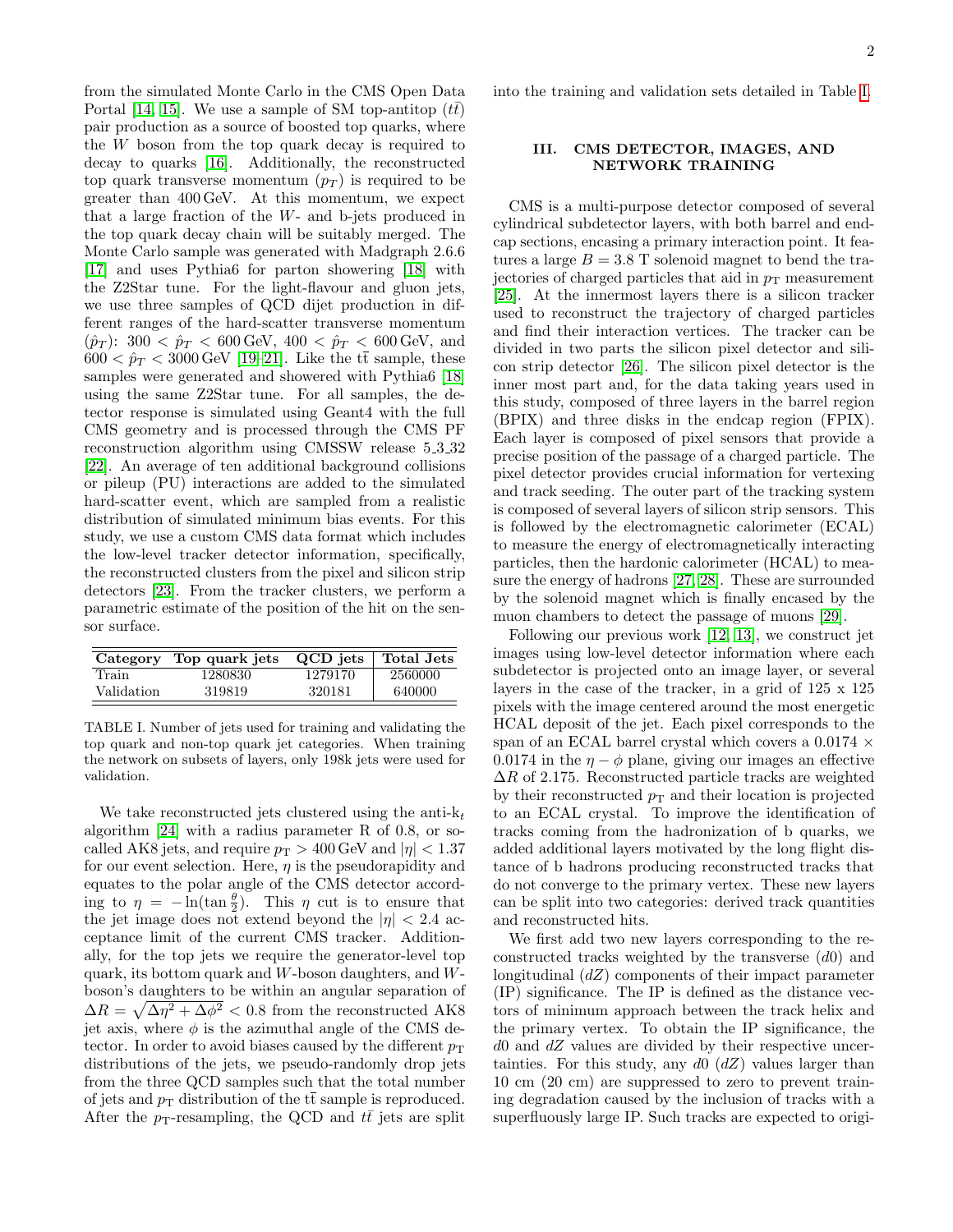

<span id="page-2-0"></span>FIG. 1. Composite images of a simulated boosted top quark event. Images are produced for a single cropped jet image (left) and the full CMS detector (right).

nate from photon conversions in the tracker or from poor track reconstruction, and these cuts are not expected to negatively impact network performance.

In an effort to extract as much information as possible from the tracking subdetector, we include additional low-level detector information in the form of tracking hits, traditionally used in track reconstruction. There are multiple steps in the conversion from charge clusters produced via charged particles passing through the tracker to fully reconstructed tracks.

In this study, we consider the RecHit information from the three layers of the BPIX, but not from the FPIX or the silicon strip detector, as network inputs. BPIX RecHits are obtained by first clustering nearby pixels of a given sensor which pass an adjustable charge threshold. A straight line fits the pixel cluster to center of the beam, and it's angle with the sensor surface is used to compute a hit location which is corrected for the Lorentz drift the charges experience before being read off the sensor. Given the hit location on the sensor and location of the sensor in the detector, the location of the RecHit is obtained. An in depth explanation of the tracker RecHits and how they were calculated can be found in [\[23\]](#page-7-12).

For this study, the  $\eta$  and  $\phi$  position of the RecHit is re-calculated with respect to the primary vertex of the collision rather than the geometric center of the detector. This is done so that the  $\eta$  and  $\phi$  of the RecHits better match the  $\eta$  and  $\phi$  of their corresponding tracks when reaching the ECAL, which would otherwise deviate due to the pixel detectors closeness to the beamline. From the RecHits three new image layers are produced, one for each layer of the BPIX, where each image pixel intensity is set to the number of RecHits per  $\eta$ – $\phi$  image resolution in the corresponding layer.

After these additions, the images used in this study are composed of eight separate layers. Three for the BPIX RecHits, three for the tracks weighted by their  $p_T$ , d0,

and dZ values, and two for the calorimeters. Figure [1](#page-2-0) shows an end-to-end image featuring all the image layers considered in this work for a single jet and the full detector. The only layers that cannot be seen are the track d0 and dZ values due to their overlap with the track  $p_T$ layer.

The network architecture and hyperparameters used in this work closely follow what was previously used in [\[12,](#page-7-2) [13\]](#page-7-3), making use of a ResNet-15 convolutional neural network [\[30\]](#page-7-19) trained with the ADAM optimizer [\[31\]](#page-7-20). The initial learning rate is  $5 \times 10^{-4}$  and is explicitly reduced by half every 10 epochs. We found training for 20 epochs to be sufficient for convergence. However, for our final network evaluations we used models trained for 40 epochs. The network was developed using the TensorFlow library [\[32\]](#page-7-21). The detailed description of the network training as well as a timing comparison between multiple GPU and TPU architectures can be found in the appendix of this manuscript. We found that the TPUv3-8 trained the model roughly 35% faster than an NVIDIA Tesla V100, but both the TPU and V100 had training speeds that were roughly 20 times faster than an NVIDIA Tesla P100.

To compare our results to a more traditional approach to jet identification, we additionally train a fullyconnected network with eight layers and a total of 843,602 trainable parameters with binary cross entropy loss and ADAM optimizer [\[31\]](#page-7-20). A standard rectified linear unit (relu) activation function was used between each of the fully-connected layers, and the output was passed through the softmax function. The network was trained on the jet softdrop mass [\[33\]](#page-7-22), the ratio of 2-subjettiness to 3-subjettiness [\[34\]](#page-7-23), and the d0 and dz values of the tracks with the five highest IPs. These variables were chosen because they are typically used to better identify jets originating from the hadronization of top and bottom quarks [\[35\]](#page-7-24).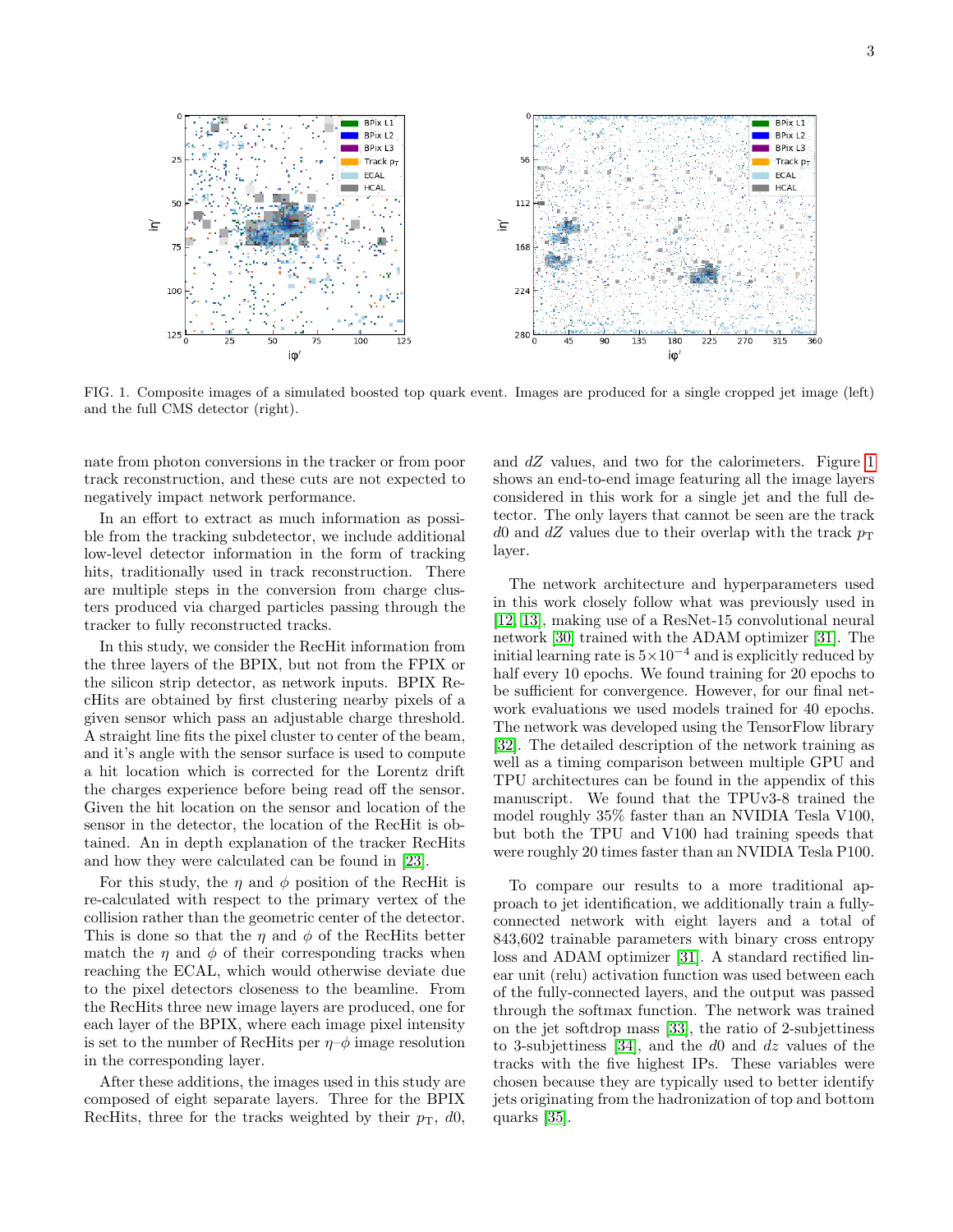|                   | ROC-AUC Sig-eff at $1\%$                                                                                   |
|-------------------|------------------------------------------------------------------------------------------------------------|
| $0.955 \pm 0.002$ | 39.6%                                                                                                      |
| $0.967 + 0.002$   | 49.5%                                                                                                      |
| $0.972 \pm 0.002$ | 57.2%                                                                                                      |
| $0.981 \pm 0.002$ | 64.4\%                                                                                                     |
| $0.947 \pm 0.002$ | 38.3%                                                                                                      |
| $0.965 + 0.002$   | 47.6%                                                                                                      |
| $0.975 \pm 0.002$ | 56.9%                                                                                                      |
| $0.977 \pm 0.002$ | 61.3%                                                                                                      |
|                   | 66.41\%                                                                                                    |
|                   | 43.10\%                                                                                                    |
|                   | $0.9824 \pm 0.0013$<br>Fully-Connected Network (groomed mass, substructure, track IPs) $0.9258 \pm 0.0013$ |

<span id="page-3-0"></span>TABLE II. Performance of the classifier trained up to 20 epochs. Results are shown for different combinations of tracking and calorimeter layers and evaluated on a sample of 198k jets.

# <span id="page-3-1"></span>IV. JET IDENTIFICATION RESULTS

Table [II](#page-3-0) shows the area under the receiver operator curve (AUC) and signal efficiency at 1% background misidentification rate for the end-to-end classifier using different combinations of track and calorimeter layers. When training on a subset of layers the networks were trained for 20 epochs and evaluated on the 198k jet subset of the jets used for validation as described in Table [I.](#page-1-0) When training on the full combination of eight image layers and for the fully connected-network, the networks were trained for 40 epochs and evaluated on the full 640k jet validation sample. A statistical uncertainty is obtained on the AUC score by inverting the square-root of the number of jets used to evaluate the network, and the signal efficiency is given for the AUC score central value.

Our previous end-to-end deep learning results showed that the Track  $p_T$  layer gave the best single layer performance for jet discrimination [\[13\]](#page-7-3). Therefore, we choose track  $p_T$  layer performance as a baseline for our models' performance. From Table [II,](#page-3-0) we observe that the largest single-subdetector performance increase comes with the inclusion of the  $d0$  and  $dZ$  track information, leading to an AUC score improvement of 0.014–0.017. Comparing rows 2 and 3, the combination of track  $p_T$ , d0, and dZ outperforms the nominal combination layers despite the fact that the  $p_T + d0 + dZ$  images are agnostic to neutral particles. This is in agreement with [\[13\]](#page-7-3) where the tracks were observed as the most important feature for jet discrimination, and other jet tagging approaches that require the presence of a b-tagged subjet tagged using IP variables [\[35–](#page-7-24)[37\]](#page-7-25).

Models trained only on BPIX produced a weaker performance than those trained using the track  $p<sub>T</sub>$  information. However, we observe multiple improvements in network performance after combining BPIX with other layers. When training the network on BPIX1–3, ECAL, and HCAL layers we find that it outperforms the nominal baseline in [\[13\]](#page-7-3), improving the AUC score by 0.008 and the signal efficiency from 49.5% to 56.9%. Comparing rows 3 and 8 of Table [II](#page-3-0) shows that adding the BPIX to the track  $p_T + d0 + dZ$  images improves the AUC by 0.005 and the signal efficiency from 57.2% to 61.3%.

The bottom two rows of Table [II](#page-3-0) show the performance of network trained on all 8 channels and a fully-connected network. The network trained on all 8 channels attains an AUC score of 0.9824±0.0013 and a signal efficiency of 66.41% at 1% misidentification. Comparing this to a fully-connected deep learning based top tagger, we find that all of the combination of layers explored outperform the fully-connected network's AUC score metric of  $0.9258 \pm 0.0013$ .

## V. INTERPRETATION AND DISCUSSION

An in depth look at the performance of neural networks trained on different layer combinations provides insight into which features the network is learning. The observation that the strongest single subdetector performance comes from the reconstructed tracks weighted by their  $p_T$  and IP variables is in agreement with expectations based on the current understanding of high momentum top jets. We expect a large number of high  $p<sub>T</sub>$  tracks, due to the jet containing three merged subjets, and a small subset of tracks having large IP values, attributed to a decaying B-meson. What is particularly interesting is that the network is able to successfully extract this IP information from the addition of the  $d0$  and  $dZ$  layers to the track  $p_T$  image layer. The track-only images are composed of a set of perfectly overlapping sparse layers, and our initial intuition was that the 2D convolutional layers would have difficulty extracting new information due to its lack of new spatial structure. We instead observe that this is not the case, and that these track-only images achieved an AUC of 0.972±0.002. This shows a large performance boost over our baseline comparison, and outperforms the nominal combination of layers that instead added new non-sparse spatial information to the baseline track  $p<sub>T</sub>$  images.

Further insight into the utility of IP variables can be observed by comparing a networks AUC performance to it's signal efficiency. When comparing performance between networks, we sometimes observe that the network with a higher AUC score does not always possess a higher signal efficiency as well. As mentioned in Section [IV,](#page-3-1)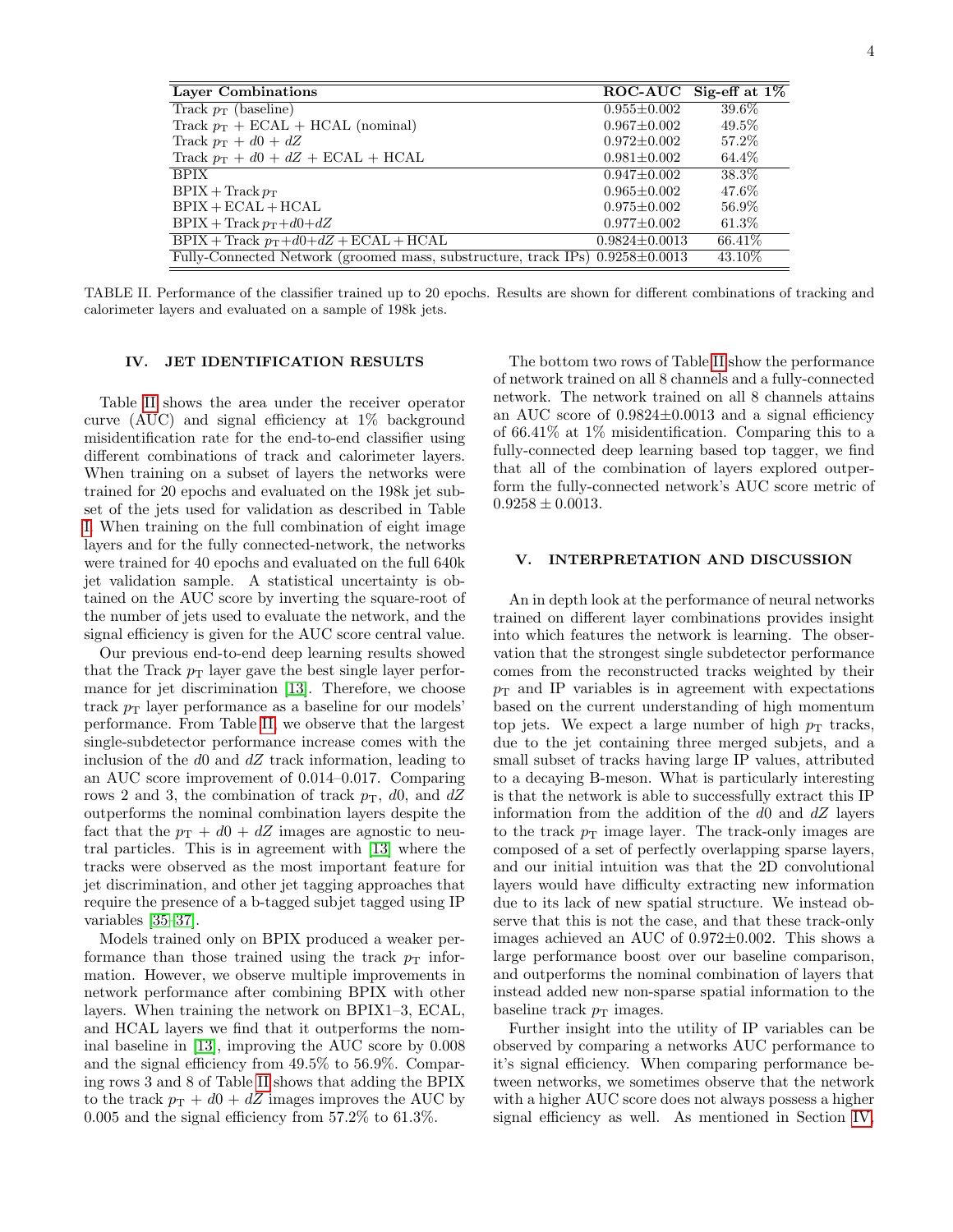we observe that the fully-connected network has a lower AUC score than any of the end-to-end networks, but that its signal efficiency is slightly larger than the networks trained only on track  $p_T$  or BPIX1–3. We also observe this when comparing the network trained on the BPIX1– 3, ECAL, and HCAL layers to the network trained on track  $p_T + d0 + dZ$ . The BPIX1–3, ECAL, and HCAL network has a larger AUC score, but lower signal efficiency. In both of these cases, we find that the networks with direct access to IP information have larger signal efficiencies at 1% background rejection, but still have a lower AUC value. Further investigation into the Receiver Operator Curves showed that the addition of IP variables primarily improves the networks background rejection at discriminator values with very high signal efficiency greater than 90%. However, this has a smaller impact on the networks background rejection at discriminator values with lower signal efficiency.

The second insight comes from the performance of the BPIX RecHits. As mentioned in Section [IV,](#page-3-1) the BPIX do not show a strong standalone single sub-detector performance. However, this is to be expected for multiple reasons. The pixel detector has an  $\eta$  and  $\phi$  resolution of 10  $\mu$ m, giving the inner most layers a 1D spatial resolution that is almost eight times finer than the ECAL [\[26,](#page-7-15) [27\]](#page-7-16). Furthermore, we only considered the barrel region of the pixel detector, and do not include any RecHits from the forward region of the pixel detector. Any jets that border the  $\eta$  acceptance of this study will be missing RecHits from portions of the BPIX layers. Finally, our network is agnostic to each layer's distance from the beamline, giving the network incomplete information about the RecHits global positioning. For example, the RecHits will drift in  $\phi$  as the charged particle bends in the CMS detector's magnetic field. But unless more layers are added to the image, the network does not have enough information to know the order of each hit nor the direction in  $\phi$ the particle is moving. But despite the shortcomings of our current RecHit implementation, we find remarkable results. With the exception of the final layer combination, where BPIX RecHits are added to images composed of track  $p_T + d0 + dZ + ECAL + HCAL$  information, we note that adding the BPIX RecHits gives a statistically significant increase in network performance. The most notable are cases where BPIX RecHits are added on top of the tracking variables (1), and the case where BPIX RecHits are used in lieu of the derived tracking information (2).

In the first case (1), we see that the network is able to use the BPIX to exploit jet features which it could not parse from the derived track quantities alone. One possible feature is the track charge, where motion through  $\phi$  can be combined with the final location of the track to determine its direction of curvature of the track. However, more abstract features may also exist in these images. In the case of (2), the network does not use any reconstructed variables for its inputs. We see that despite the lack of derived variables, the network outper-

forms the track  $p_T + d0 + dZ$  images, and only performs marginally worse than the final performance on the full images. The overall success of our network's ability to learn from BPIX RecHits paves the foundation for future studies of end-to-end taggers where no derived variables are used.

#### VI. CONCLUSIONS

In this work we have extended the end-to-end deep learning technique to top quark jet classification. To enhance the performance of the classifier we added additional layers containing information about track parameters and pixel detector reconstructed hits, marking the first top-tagging algorithm which uses tracking RecHits as input variables. The model was trained using CMS Open Data datasets containing low-level tracking information [\[16,](#page-7-6) [19–](#page-7-9)[21\]](#page-7-10).

The end-to-end classifier trained on all input features achieves an AUC performance of 0.9824±0.0013. We find that the addition of  $d0$  and  $dZ$  variables gives the largest boost to network performance when compared to subdetector information used in previous end-to-end jet discrimination studies [\[13\]](#page-7-3). At ECAL granularity, BPIX RecHits do not provide the network with information that is not present in the combination of track  $pT$ , d0, dZ, ECAL, and HCAL layers. However, we find that it still improves subgroups of these layers, and the network achieves an AUC score of 0.975±0.002 when training on images void of derived variables. These findings lay the ground work for future studies which look to incorporate RecHits from the full CMS tracker, higher-resolution training, and to explore new deep learning architectures that can fully exploit the tracker granularity.

## ACKNOWLEDGMENTS

We would like to thank the CMS Collaboration and the CERN Open Data group for releasing their simulated data under an open access policy. We strongly support initiatives to provide such high-quality simulated datasets that can encourage the development of novel but also realistic algorithms, especially in the area of machine learning. We believe their continued availability will be of great benefit to the high energy physics community in the long run.

We would also like to thank Google for access to Google Cloud and TPU computing nodes which helped us speed up the training of machine learning models used in this study.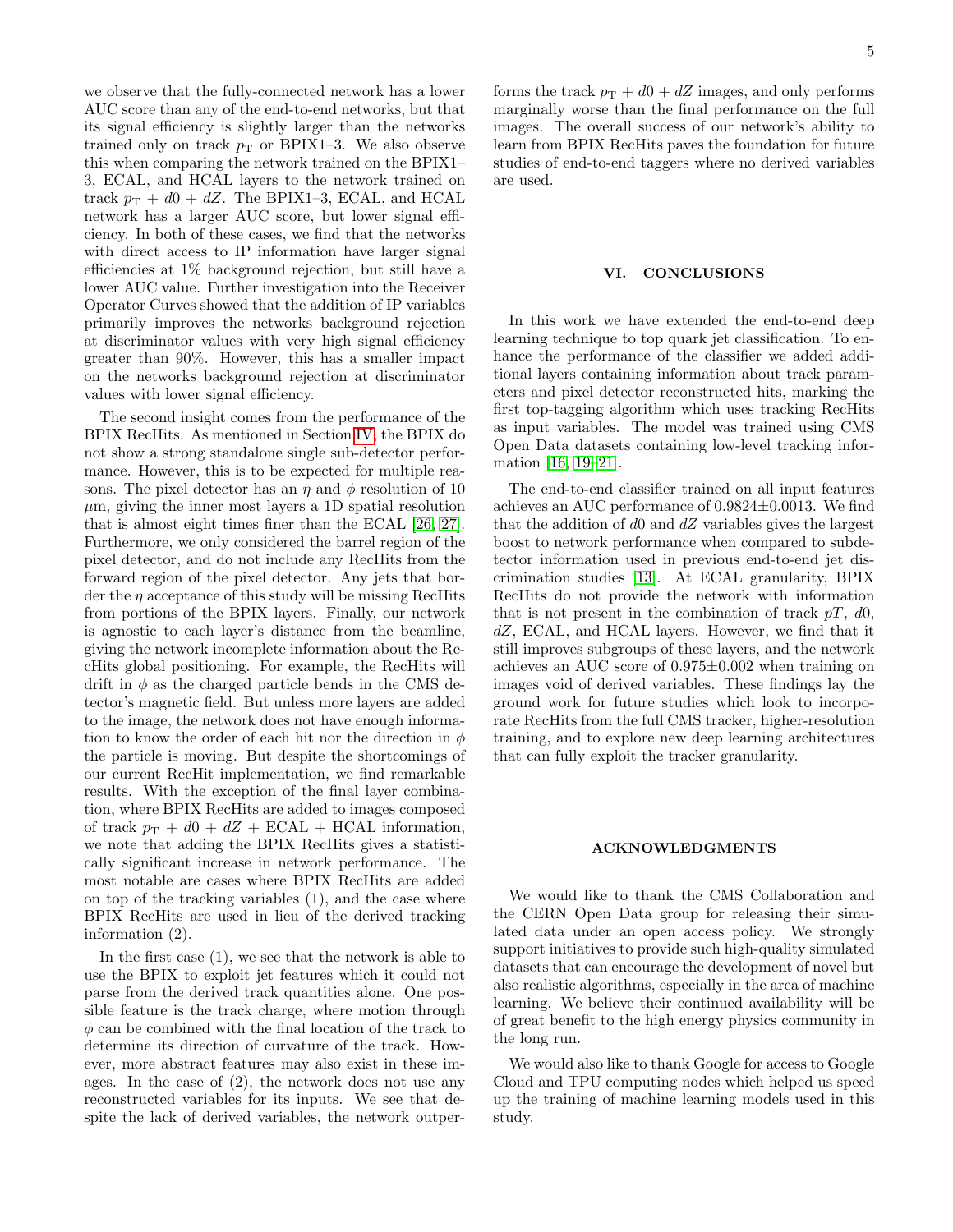#### Appendix A: Timing Performance Comparison

A number of factors affect the training speeds of the classifiers and their memory requirements: The number of events used during training, the number of image layers in each event, and the resolution of each of the images. Compared to our previous work [\[13\]](#page-7-3), the number of training events has increased by a factor of 3.2 and the number of image layers has increased by a factor 2.7. For a single 125 x 125 pixel image, we can see that the size of an uncompressed image has increased from 183 kB in [\[13\]](#page-7-3) to 488 kB. These factors combined lead to a significant computational cost increase for training the network, both in training time and memory requirements. For this task training was carried out on multiple accelerated hardware architectures as a benchmark to compare their performance. The comparison was performed on two different graphical processing units (GPU) and a tensor processor unit (TPU), whose specifications are summarized in Table [III.](#page-6-3) Additionally, a test was performed where we trained a single network on multiple V100 GPUs in parallel to observe how the training speeds scaled with number of processing units. A discussion on the differences of the architectures and a detailed description on the external input/output  $(I/O)$  pipeline used when utilizing each architecture is described below.

## 1. Architectures and I/O Pipeline

The NVIDIA Tesla P100 is a GPU that utilizes the Pascal architecture [\[38\]](#page-7-26). The Tesla P100 GPU was accessed on a shared cluster at the Fermilab National Accelerator Laboratory LHC Physics Center via a dedicated GPU worker node. The node accessed the GPU through a 12 GB/s PCIe connection using the CUDA Toolkit v9.1 drivers. During training, data was stored and read from an HGST 1W10002 hard disc drive [\[39\]](#page-7-27) located on the GPU machine. Images were uncompressed, pre-processed, and sent to the GPU using a single Intel(R)  $Xeon(R)$  Silver 4110 8-core CPU [\[40\]](#page-7-28).

The NVIDIA Tesla V100 uses the Volta architecture, incorporating eight tensor cores and an all-around higher performance than the Pascal architecture [\[41\]](#page-7-29). Unlike the P100, the V100 is able to make use of mixed precision operations, which were utilized for this comparison, to drastically increase the number of floating point operations per second (FLOPS). During training, images were read from a solid state drives with better random I/O operations per second than traditional disc drives. The computing node ran Cuda v11.0.2 drivers and used four Intel(R)  $Xeon(R)$  Gold 5118 12-core CPUs [\[42\]](#page-8-0) to perform data loading and pre-processing tasks, which were parallelized using the NVIDIA DGX-1 architecture [\[43\]](#page-8-1). Of the 48 available CPU cores, 20 were used for data loading. When training the network on multiple GPUs we chose to train on one, two, four, and eight V100s using the the Horovod framework [\[44\]](#page-8-2). For the scaling tests a

larger batch size of 1024 tf examples was used.

The TPU is a type of AI-accelerated architecture designed by Google with the purpose of training and running inference on machine learning models [\[46\]](#page-8-3), and can be accessed through the Google Cloud platform [\[47\]](#page-8-4). TPUs boast a high number of FLOPS, made possible by dedicated matrix multiplication units which make use of the bfloat16 data type [\[48\]](#page-8-5). Unlike GPU based architectures, the CPU cores used to fetch and pre-process batches all live on TPU board creating a low latency I/O pipeline which does not have to compete for CPU resources. For this work, a TPUv3-8 running TPU software v1.14 was run using a type n1-standard-1 Google Cloud virtual machine node. Data used to train the networks was stored in Google Cloud buckets located in the same region as the virtual machine and TPU nodes to decrease time associated with transferring data during the training. This gives the cloud storage buckets comparable performance to persistent HDs in the local VM storage area [\[49\]](#page-8-6).

#### 2. GPU Scaling Performance

The Horovod framework [\[44\]](#page-8-2) was used to perform the GPU scaling, as it provides flexibility of scaling the training of the network to multiple GPUs. Horovod takes advantage of the inter-GPU and inter-node communication methods such as NCCL (Nvidia Collective Communications Library) and MPI (Message Passing Interface) to distribute the deep learning model parameters between various workers and aggregate them accordingly.

Figure [2](#page-5-0) shows the training time when the final optimised model was scaled to multiple GPUs. Going from one to two GPUs, we observe a roughly 50% decrease in training speeds. However, as we continue to double the GPUs, we observe diminishing returns in improvement. This is primarily due to the underlying input bottlenecks which are not addressed by improving computation parallelization. Additionally, adding more GPUs increases



<span id="page-5-0"></span>FIG. 2. Scaling end-to-end deep learning training on multiple GPUs.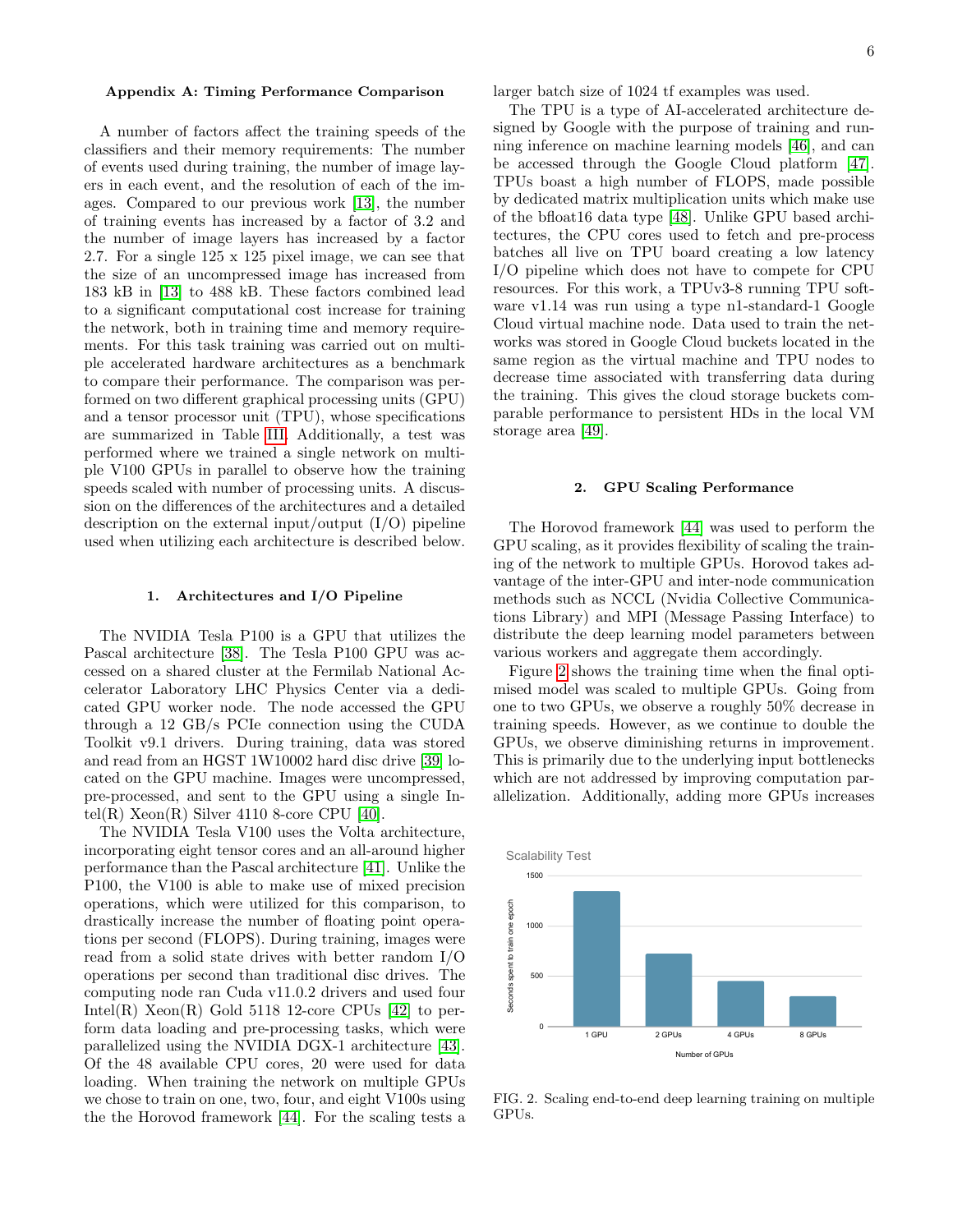|            |        |      | Processor Manufacturer Year Released HBM Memory | Performance                                 |
|------------|--------|------|-------------------------------------------------|---------------------------------------------|
| Tesla P100 | NVIDIA | 2016 | 16 GB                                           | 9.3 Single-Precision TeraFLOPS              |
| Tesla V100 | NVIDIA | 2017 |                                                 | 32 GB / 16 GB 125 Mixed-Precision TeraFLOPS |

TABLE III. Comparison of architecture specification for the NVIDIA Tesla P100 [\[38\]](#page-7-26), NVIDIA Tesla V100 [\[41\]](#page-7-29), and Google TPUv3-8 [\[45\]](#page-8-7) architectures. The floating point operations per second speed (FLOPS) are quoted based on the data type and architecture setup used during training.

<span id="page-6-3"></span>TPUv3-8 Google 2018 128 GB 420 Mixed-Precision TeraFLOPS



<span id="page-6-5"></span>FIG. 3. Comparison of time taken to train over a single batch on the GPU and TPU architectures.

the output latency associated with averaging gradients.

#### 3. Computing Architecture Comparison

Table [IV](#page-6-4) and Figure [3](#page-6-5) provide a timing comparison for training machine learning models using the three different architectures. The training performed on the P100 were drastically longer, partially stemming from low I/O speeds caused by the inefficient random reads associated with disk HDs [\[50\]](#page-8-8) as well the weaker CPU used for building batches and sending them to the GPU. When utilizing the Tesla P100, we observe that improvements to the computing clusters I/O infrastructure could decrease the required time to train on a single epoch by up to 2.6 hours.

The Tesla V100 and TPUv3-8 give much stronger performance and were accessed utilizing I/O pipelines with comparable performance. However, in both cases we see that over half of the time associated with training a batch is spent on I/O. By subtracting the single batch I/O time from the single batch train time, we obtain an approximate computation time. From this, we see that

the TPUv3-8 spent approximately 2.6 ms to perform forwards and backwards propagation calculations, which is a factor of four faster than the 11 ms required by the Tesla V100.

| Category            |                   | Tesla P100 Tesla V100 TPUv3-8 |                  |
|---------------------|-------------------|-------------------------------|------------------|
| Training Batch Size | $32$ jets         | 64 jets                       | 64 jets          |
| Batches Per Epoch   | 80k               | 40k                           | 40k              |
| $I/O$ Time (batch)  | 0.119 s           | 0.0180 s                      | 0.0176 s         |
| Train Time (batch)  | $0.481$ s         | 0.0290 s                      | $0.0202$ s       |
| Train Time (epoch)  | $321 \text{ min}$ | $19 \text{ min}$              | $14 \text{ min}$ |

<span id="page-6-4"></span>TABLE IV. Comparison of I/O and training time for different computing architectures. A larger batch size was used when training on the Tesla V100 and TPUv3-8. Training times were found to vary by approximately 10% between epochs.

### 4. Timing Conclusion

Identical copies of the model were trained on a single NVIDIA Tesla P100 GPU, a single NVIDIA Tesla V100 GPU, and a TPUv3-8 accessed through the Google Cloud platform. We observe that one of the largest training speed improvements come from the utilization of a more optimized I/O infrastructures. For many existing computing clusters, improvements to the I/O pipeline could serve as a relatively cheap way to greatly improve training speeds.

We find that both the Tesla V100 GPU and the TPUv3-8 offer a significant training time improvement over a Tesla P100 GPU when training on end-to-end jet images, but that the TPUv3-8 still maintained faster computation times. We also trained a identical copies of the network in parallel on multiple NVIDIA Tesla V100 GPUs to observe the relationship between number of GPUs and training speeds. From this, we were able to see a roughly linear relationship between the number of GPUs utilized and the time it took to train the network. However, at high number of GPUs a plateau starts to occur as I/O becomes the performance bottleneck.

- <span id="page-6-0"></span>[1] Particle Data Group Collaboration, "Review of Particle Physics", Phys. Rev. D 98 (2018), no. 3, 030001, [doi:10.1103/PhysRevD.98.030001.](http://dx.doi.org/10.1103/PhysRevD.98.030001)
- <span id="page-6-1"></span>[2] CMS Collaboration, "Particle-flow reconstruction and

global event description with the CMS detector", JINST 12 (Jun, 2017) P10003. 82 p, [doi:10.1088/1748-0221/12/10/P10003.](http://dx.doi.org/10.1088/1748-0221/12/10/P10003)

<span id="page-6-2"></span>[3] [CMS Collaboration Collaboration, "Boosted jet](http://cds.cern.ch/record/2295725)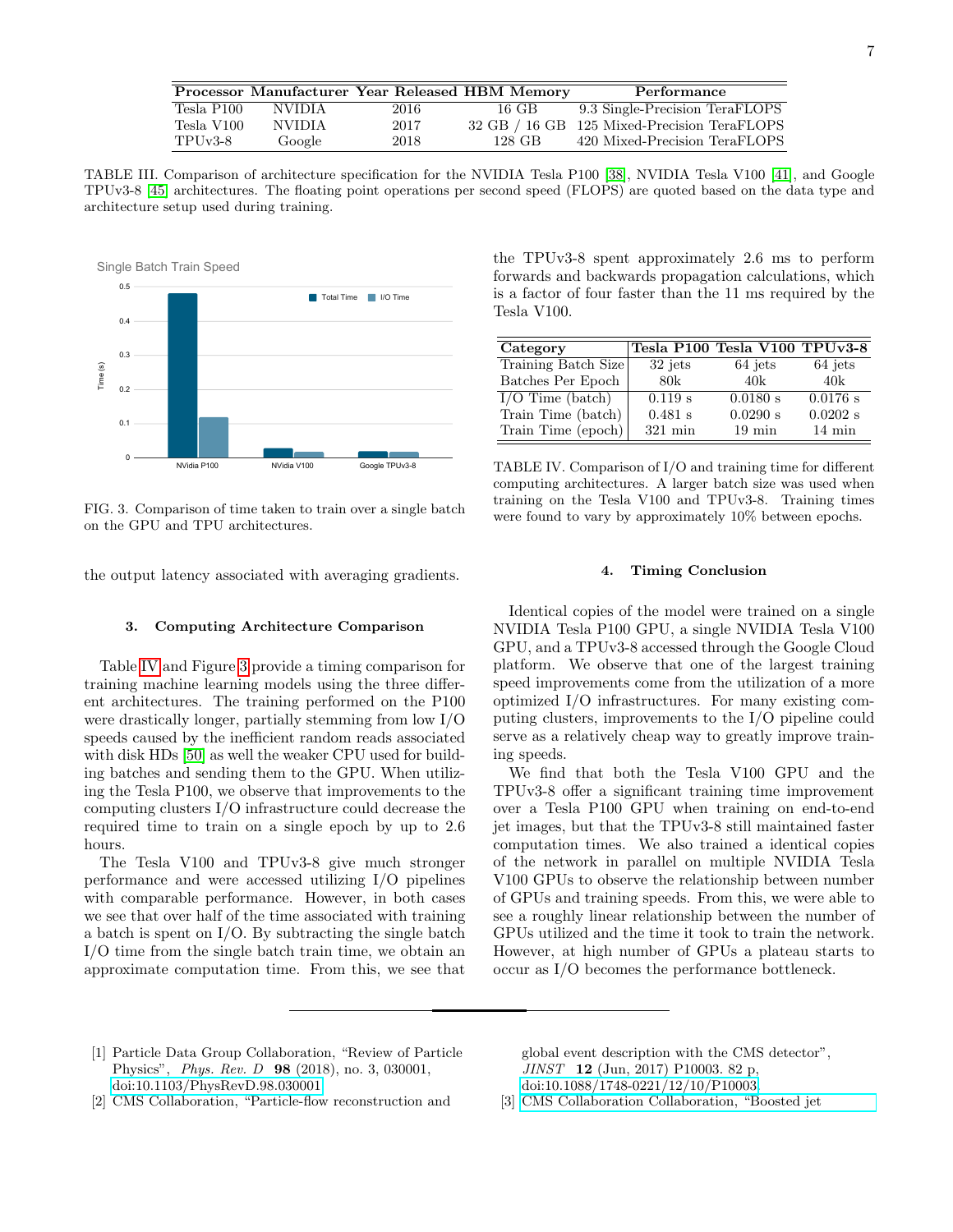[identification using particle candidates and deep neural](http://cds.cern.ch/record/2295725) [networks",.](http://cds.cern.ch/record/2295725)

- [4] A. Butter et al., "The Machine Learning Landscape of Top Taggers", SciPost Phys. 7 (2019) 014, [doi:10.21468/SciPostPhys.7.1.014,](http://dx.doi.org/10.21468/SciPostPhys.7.1.014) [arXiv:1902.09914](http://www.arXiv.org/abs/1902.09914).
- [5] G. Kasieczka, T. Plehn, M. Russell, and T. Schell, "Deep-learning Top Taggers or The End of QCD?", JHEP 05 (2017) 006, [doi:10.1007/JHEP05\(2017\)006,](http://dx.doi.org/10.1007/JHEP05(2017)006) [arXiv:1701.08784](http://www.arXiv.org/abs/1701.08784).
- [6] P. T. Komiske, E. M. Metodiev, and J. Thaler, "Energy flow networks: deep sets for particle jets", *Journal of* High Energy Physics 2019 (Jan, 2019) [doi:10.1007/jhep01\(2019\)121.](http://dx.doi.org/10.1007/jhep01(2019)121)
- [7] A. Butter, G. Kasieczka, T. Plehn, and M. Russell, "Deep-learned Top Tagging with a Lorentz Layer", SciPost Phys. 5 (2018), no. 3, 028, [doi:10.21468/SciPostPhys.5.3.028,](http://dx.doi.org/10.21468/SciPostPhys.5.3.028) [arXiv:1707.08966](http://www.arXiv.org/abs/1707.08966).
- [8] [CMS Collaboration Collaboration, "New Developments](https://cds.cern.ch/record/2275226) [for Jet Substructure Reconstruction in CMS",.](https://cds.cern.ch/record/2275226)
- [9] ATLAS Collaboration, "Performance of top-quark and W-boson tagging with ATLAS in Run 2 of the LHC", The European Physical Journal  $C$  79 (Apr, 2019) [doi:10.1140/epjc/s10052-019-6847-8.](http://dx.doi.org/10.1140/epjc/s10052-019-6847-8)
- <span id="page-7-0"></span>[10] CMS Collaboration, "Identification of heavy, energetic, hadronically decaying particles using machine-learning techniques", JINST 15 (2020), no. 06, P06005, [doi:10.1088/1748-0221/15/06/P06005,](http://dx.doi.org/10.1088/1748-0221/15/06/P06005) [arXiv:2004.08262](http://www.arXiv.org/abs/2004.08262).
- <span id="page-7-1"></span>[11] CMS Collaboration, "CMS Physics: Technical Design Report Volume 1: Detector Performance and Software". Technical Design Report CMS. CERN, Geneva, 2006.
- <span id="page-7-2"></span>[12] M. Andrews, M. Paulini, S. Gleyzer, and B. Poczos, "End-to-End Physics Event Classification with CMS Open Data: Applying Image-Based Deep Learning to Detector Data for the Direct Classification of Collision Events at the LHC", 2018.
- <span id="page-7-3"></span>[13] M. Andrews et al., "End-to-end jet classification of quarks and gluons with the CMS Open Data", Nuclear Instruments and Methods in Physics Research Section A: Accelerators, Spectrometers, Detectors and Associated Equipment 977 (Oct, 2020) 164304, [doi:10.1016/j.nima.2020.164304.](http://dx.doi.org/10.1016/j.nima.2020.164304)
- <span id="page-7-4"></span>[14] [CERN, "CERN OpenData portal",](http://opendata.cern.ch) (2019).
- <span id="page-7-5"></span>[15] CMS Collaboration, "CMS data preservation, re-use and open access policy", 2014. [doi:10.7483/opendata.cms.udbf.jkr9.](http://dx.doi.org/10.7483/opendata.cms.udbf.jkr9)
- <span id="page-7-6"></span>[16] CMS Collaboration, "Tracker-hit-enriched TTJets HadronicMGDecays 8TeV-madgraph", 2019. [doi:10.7483/OPENDATA.CMS.OPKY.OJMJ.](http://dx.doi.org/10.7483/OPENDATA.CMS.OPKY.OJMJ)
- <span id="page-7-7"></span>[17] J. Alwall et al., "The automated computation of tree-level and next-to-leading order differential cross sections, and their matching to parton shower simulations", Journal of High Energy Physics 2014 (Jul, 2014) [doi:10.1007/jhep07\(2014\)079.](http://dx.doi.org/10.1007/jhep07(2014)079)
- <span id="page-7-8"></span>[18] T. Sjöstrand, S. Mrenna, and P. Skands, "PYTHIA 6.4 physics and manual", Journal of High Energy Physics 2006 (May, 2006) 026–026, [doi:10.1088/1126-6708/2006/05/026.](http://dx.doi.org/10.1088/1126-6708/2006/05/026)
- <span id="page-7-9"></span>[19] CMS Collaboration, "Tracker-hit-enriched 300 to 600 bin of QCD Pt-15to3000 TuneZ2star Flat 8TeV pythia6",
- 2019. [doi:10.7483/OPENDATA.CMS.HUED.7R3E.](http://dx.doi.org/10.7483/OPENDATA.CMS.HUED.7R3E) [20] CMS Collaboration, "Tracker-hit-enriched 400 to 600
- bin of

QCD Pt-15to3000 TuneZ2star Flat 8TeV pythia6", 2019. [doi:10.7483/OPENDATA.CMS.YWDZ.KSLK.](http://dx.doi.org/10.7483/OPENDATA.CMS.YWDZ.KSLK)

- <span id="page-7-10"></span>[21] CMS Collaboration, "Tracker-hit-enriched 600 to 3000 bin of QCD Pt-15to3000 TuneZ2star Flat 8TeV pythia6",
- <span id="page-7-11"></span>2019. [doi:10.7483/OPENDATA.CMS.CWTT.8Q3E.](http://dx.doi.org/10.7483/OPENDATA.CMS.CWTT.8Q3E) [22] CMS Collaboration, "CMS Software Version 5<sub>-3-32</sub> (CMSSW<sub>-5-3-32</sub>)", 2016. [doi:10.7483/OPENDATA.CMS.WYJG.FYK9.](http://dx.doi.org/10.7483/OPENDATA.CMS.WYJG.FYK9)
- <span id="page-7-12"></span>[23] E. Usai et al., "Samples with full event information including tracker hits for tracking, ML, and top quark tagging studies", 2019. [doi:10.7483/OPENDATA.CMS.CHC3.5KPG.](http://dx.doi.org/10.7483/OPENDATA.CMS.CHC3.5KPG)
- <span id="page-7-13"></span>[24] M. Cacciari, G. P. Salam, and G. Soyez, "The anti-ktjet clustering algorithm", Journal of High Energy Physics 2008 (Apr, 2008) 063–063, [doi:10.1088/1126-6708/2008/04/063.](http://dx.doi.org/10.1088/1126-6708/2008/04/063)
- <span id="page-7-14"></span>[25] CMS Collaboration, "The CMS magnet project: Technical Design Report". Technical Design Report CMS. CERN, Geneva, 1997.
- <span id="page-7-15"></span>[26] CMS Collaboration V. Karimäki, et al., "The CMS tracker system project: Technical Design Report". Technical Design Report CMS. CERN, Geneva, 1997.
- <span id="page-7-16"></span>[27] CMS Collaboration, "The CMS electromagnetic calorimeter project: Technical Design Report". Technical Design Report CMS. CERN, Geneva, 1997.
- <span id="page-7-17"></span>[28] CMS Collaboration, "The CMS hadron calorimeter project: Technical Design Report". Technical Design Report CMS. CERN, Geneva, 1997.
- <span id="page-7-18"></span>[29] CMS Collaboration, J. G. Layter, "The CMS muon project: Technical Design Report". Technical Design Report CMS. CERN, Geneva, 1997.
- <span id="page-7-19"></span>[30] K. He, X. Zhang, S. Ren, and J. Sun, "Deep Residual Learning for Image Recognition", 2015.
- <span id="page-7-20"></span>[31] D. P. Kingma and J. Ba, "Adam: A Method for Stochastic Optimization", 2014.
- <span id="page-7-21"></span>[32] M. Abad[i et al., "TensorFlow: Large-Scale Machine](http://tensorflow.org/) [Learning on Heterogeneous Systems",](http://tensorflow.org/) 2015. Software available from tensorflow.org.
- <span id="page-7-22"></span>[33] A. J. Larkoski, S. Marzani, G. Soyez, and J. Thaler, "Soft Drop", *JHEP* **05** (2014) 146, [doi:10.1007/JHEP05\(2014\)146,](http://dx.doi.org/10.1007/JHEP05(2014)146) [arXiv:1402.2657](http://www.arXiv.org/abs/1402.2657).
- <span id="page-7-23"></span>[34] J. Thaler and K. Van Tilburg, "Identifying boosted objects with N-subjettiness", Journal of High Energy Physics 2011 (Mar, 2011) [doi:10.1007/jhep03\(2011\)015.](http://dx.doi.org/10.1007/jhep03(2011)015)
- <span id="page-7-24"></span>[35] A. Sirunyan et al., "Identification of heavy-flavour jets with the CMS detector in pp collisions at 13 TeV", Journal of Instrumentation 13 (May, 2018) P05011–P05011, [doi:10.1088/1748-0221/13/05/p05011.](http://dx.doi.org/10.1088/1748-0221/13/05/p05011)
- [36] [C. Weiser, "A Combined Secondary Vertex Based](http://cds.cern.ch/record/927399) [B-Tagging Algorithm in CMS",](http://cds.cern.ch/record/927399) Technical Report CMS-NOTE-2006-014, CERN, Geneva, Jan, 2006.
- <span id="page-7-25"></span>[37] CMS Collaboration, "Boosted Top Jet Tagging at CMS", 2014.
- <span id="page-7-26"></span>[38] ["NVIDIA Tesla P100: The Most Advanced Data Center](https://www.nvidia.com/en-us/data-center/tesla-p100/) [Accelerator".](https://www.nvidia.com/en-us/data-center/tesla-p100/) Accessed: 28 August 2020.
- <span id="page-7-27"></span>[39] ["Western Digital DC HA210 Datasheet, 3.5 Inch Data](https://documents.westerndigital.com/content/dam/doc-library/en_us/assets/public/western-digital/product/data-center-drives/ultrastar-dc-ha200-series/data-sheet-ultrastar-dc-ha210.pdf) [Center Hard Drives".](https://documents.westerndigital.com/content/dam/doc-library/en_us/assets/public/western-digital/product/data-center-drives/ultrastar-dc-ha200-series/data-sheet-ultrastar-dc-ha210.pdf) Accessed: 30 August 2020.
- <span id="page-7-28"></span>[40] "Intel® Xeon® [Silver 4110 Processor \(11M Cache,](https://ark.intel.com/content/www/us/en/ark/products/123547/intel-xeon-silver-4110-processor-11m-cache-2-10-ghz.html) [2.10 GHz\) Product Specifications".](https://ark.intel.com/content/www/us/en/ark/products/123547/intel-xeon-silver-4110-processor-11m-cache-2-10-ghz.html) Accessed: 16 September 2020.
- <span id="page-7-29"></span>[41] ["NVIDIA V100](https://www.nvidia.com/en-us/data-center/v100/) | NVIDIA". Accessed: 16 September 2020.